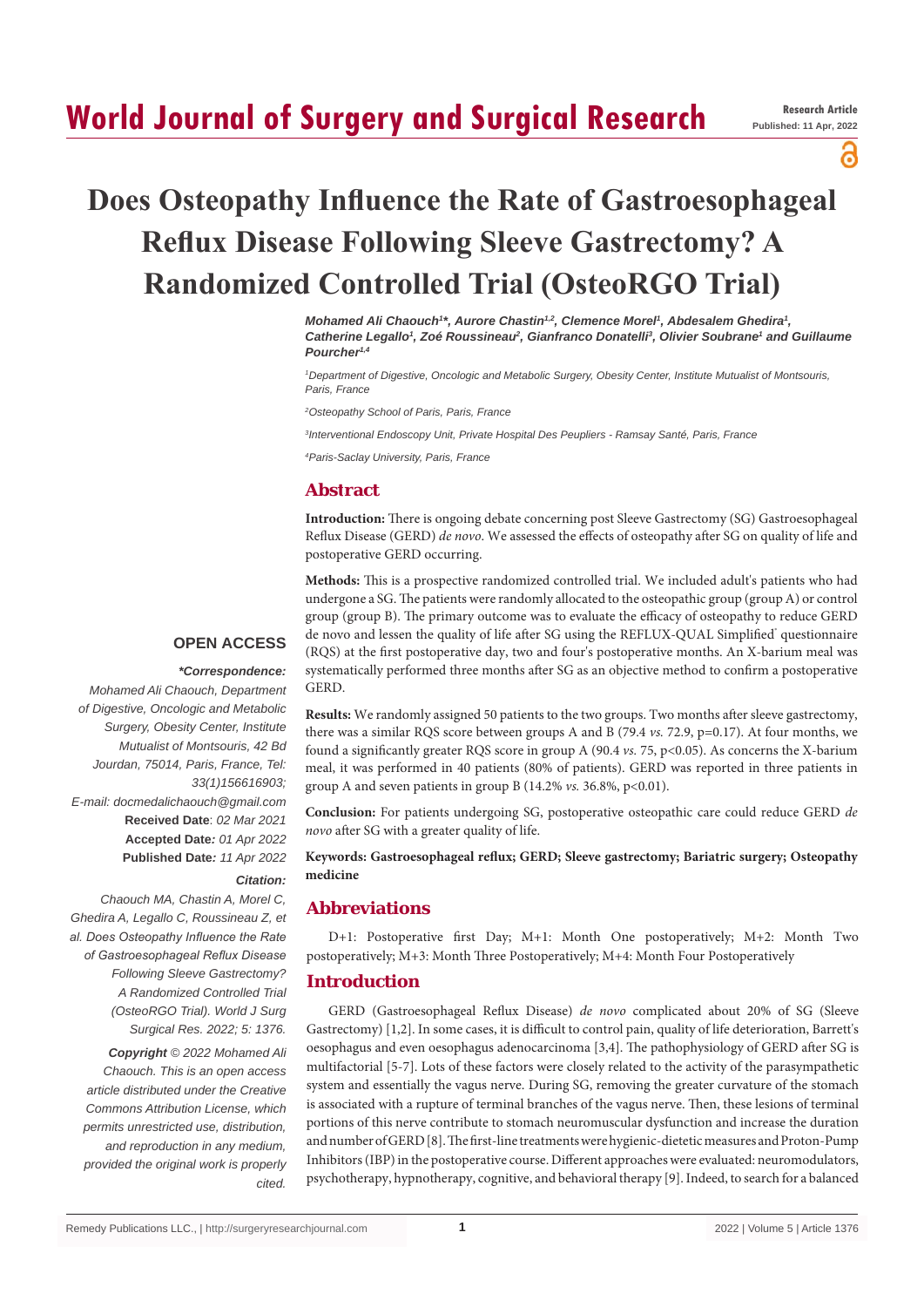nervous system. The World Health Organization (WHO) suggested osteopathy as a complementary treatment of visceral symptoms [10], and then it could be recommended particularly for GERD. It could be matched in a multidisciplinary approach.

Several studies showed that osteopathic treatment is useful for improving symptoms of GERD [11,12]. Two recent Randomized Controlled Trials (RCTs) evaluated the interest in osteopathic care for patients suffering from GERD. They concluded the potential effects of manual therapy and osteopathic visceral treatment on GERD symptoms and quality of life [11,12]. Another study underlines the positive impact on increasing the inferior esophagal sphincter and reducing the GERD rate [13]. Our study suggested improving GERD symptoms and the quality of life by working on the vagus nerve and the circulatory system. The efficacy was evaluated using the "Simplified Reflux-Qualified" questionnaire [14]. We used the RQS<sup>®</sup> questionnaire because it is a quality-of-life measurement instrument specific to GERD, which is sharp, reliable, valid, and sensitive to within and between-subject differences. We aimed to evaluate the efficacy of postoperative osteopathic care on GERD and quality of life after SG.

## **Methods**

#### **The study protocol and setting**

This RCT was designed as per the CONSORT Statement recommendation [15]. This study was a single-centre, parallel-group, randomized controlled trial.

#### **Patients**

Patients aged over 18 years who had undergone an SG. The indication for surgery was a BMI  $\geq 40$  kg/m<sup>2</sup> or BMI  $\geq 35$  kg/m<sup>2</sup> associated with comorbidities. We included patients that did not present symptoms of GERD preoperatively.

#### **Inclusion case definition**

The indication of SG is retained after a bariatric multidisciplinary team evaluation. This evaluation was based on medical, endocrinological, nutritional, and psychiatric workup. Once the laparoscopic SG finished without complications, the patients were randomized to two groups: the osteopathic group (group A) or the control group (group B).

#### **Inclusion criteria**

The adult patient (over 18 years) is French-speaking operated by one surgeon (GP). If the surgeon satisfies the inclusion case definition on the first postoperative day, the patient was eligible and randomized to the osteopathic group (group A) or control group (group B). The patients' written, free and informed consent was obligatory before randomization. We did not include patients under osteopathic treatment or presenting a contraindication of osteopathic medicine.

## **Exclusion criteria**

We excluded patients presenting grade III or IV of Dindo-Clavien classification of postoperative complications. These patients wished to leave the study, which could not attend one or more study sessions and did not provide answers to one or more study questionnaires. If the patient undertook an IBP treatment after the first postoperative month, it would be excluded from the study.

#### **Randomization and interventions**

Following enrollment, we randomized the patients to either the osteopathic group (group A) or control group (group B), using a computed randomization system by an administration individual. We standardized the surgical procedure; all the SG were performed using a single port according to the procedure described by Pourcher et al. [5,16,17]. Otherwise, pre and postoperative treatment were similar in the two groups following our institutional guideline for managing morbidly obese patients. All patients were treated with IBP (Omeprazole: 20 mg per day) for one month postoperatively. A non-involved surgeon in the clinical treatment performed the data extraction. These data were stored in opaque sealed envelopes. Patients were reviewed at the outpatient. Group A has received osteopathic care on the first postoperative day, the first and third postoperative months (Figure 1).

Consultation on  $D+1$  (first postoperative day) aimed to free the compression sites' lymphatic circulation from the diaphragm to the mandible. We used diaphragmatic veno-lymphatic pumping, costoclavicular and axillary network, pumping the cervical ganglion chain and mandibular ganglion chain.

Consultation at  $M+1$  (first postoperative month) consists of working the vague nerve. We worked on the skull and posterior torn whole base, the collarbones, the sternum, and the thoracic diaphragm. Concerning the intubation carried out during the operation, we worked on the crico-thyro-hyoid system. We performed the specific technique known as "hiatus hernia" in stretching the reflux symptom. In addition, vascular decongestion at the digestive level works on the peritoneum's vascular mobility.

Consultation at  $M+3$  (third postoperative month), we adopted the treatment according to dysfunctions. We carried out the healing normally; we worked on the stomach by normalizing the cardia and the gastro-phrenic ligament, manipulating the left gastric artery and the stomach's orthosympathetic stages. If necessary, we carried out scar work.

An X-barium meal was systematically performed  $M+3$ (three months after surgery) as an objective method to confirm a postoperative GERD.

Group A: D+1 (questionnaire REFLUX-QUAL Simplified' and osteopathic treatment 1), M+1 (osteopathic treatment 2), M+2 (questionnaire REFLUX-QUAL Simplified'), M+3 (osteopathic treatment three and an X-barium meal), M+4 (questionnaire REFLUX-QUAL Simplified®)

Group B: D+1 (questionnaire REFLUX-QUAL Simplified'), M+2 (questionnaire REFLUX-QUAL Simplified<sup>\*</sup>), M+3 (X-bariummeal), and M+4 (questionnaire REFLUX-QUAL Simplified')

#### **Outcomes**

The primary outcome was the quality of life. We used a specific questionnaire. The "Simplified Reflux-Qualified (RQS)" is adopted for GERD symptoms. The RQS comprises eight questions: daily life, well-being, psychological impact, sleep and meals. The final score is calculated as the average of eight responses (from 0 to 4) multiplied by 25, yielding a number between 0 (the lowest level of quality of life) and 100 (the highest level of quality of life). The secondary outcome was the presence of GERD on the 3-month's X-barium meal. In addition, this radiological feature allows us to know if there is an anatomical and functional reason explaining the symptomatic reflux in some patients.

#### **Statistical analysis**

The analysis was performed using SPSS for Windows version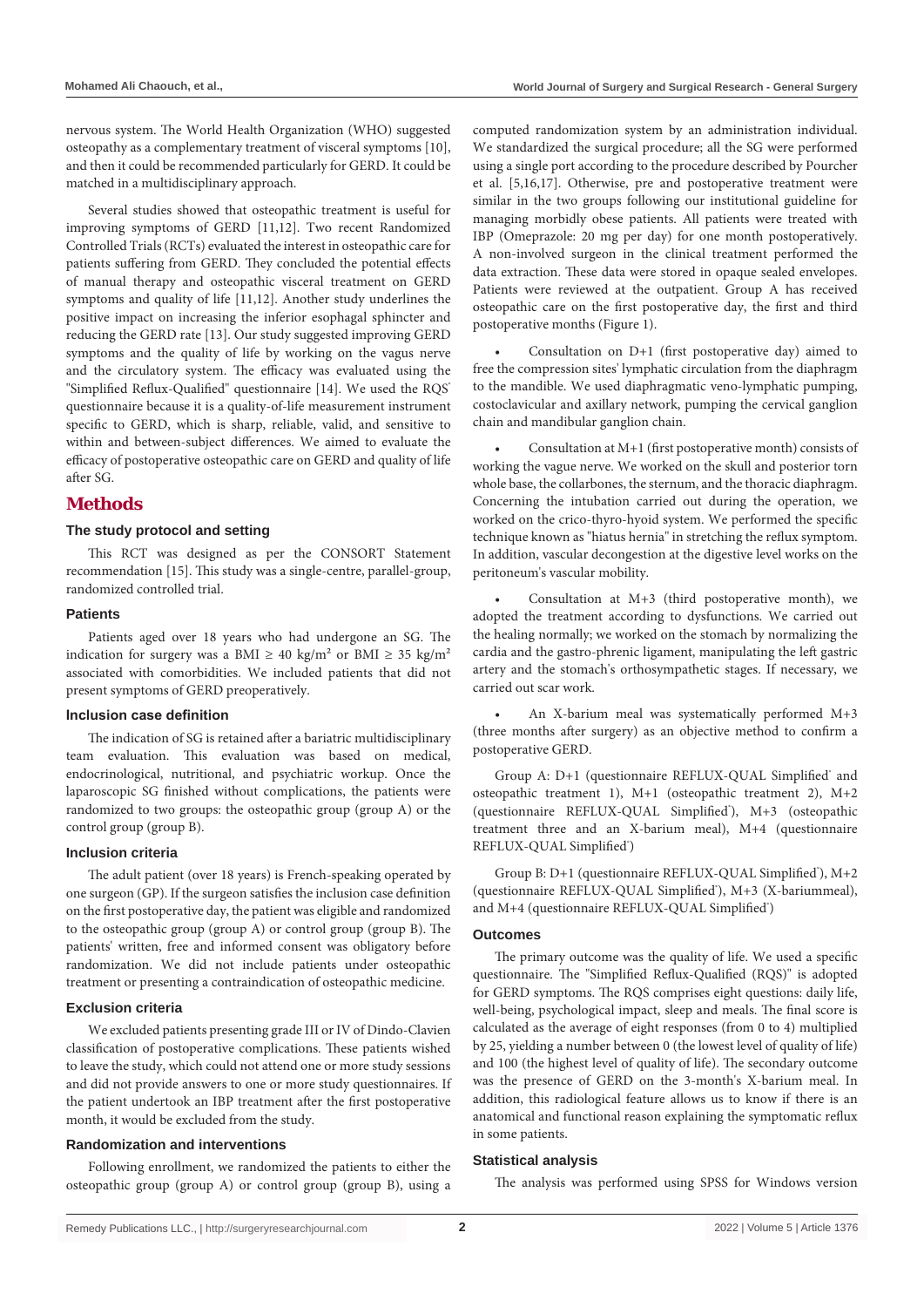23.0. Their mean ± standard deviation presented continuous data, and qualitative data were presented by percentage. For comparison: The student t-test and Mann-Whitney test were used for continuous data when appropriate. For categorical variables: we used the chi-square test and Fisher exact test. We determine the validity of the results by the reference thresholds of the statistician Ronald Fisher [18]. The difference between the two groups was considered significant if  $p \leq$ 0.05.

## **Results**

#### **Patients**

Between January 2020 and January 2021, we included 50 patients. The gender ratio (M/F) was 0.24, with 12 men (24%) and 38 women (76%). These patients are aged between 19-year-old and 75-yearold. Twenty-five patients were randomized to the osteopathic group (group A) and 25 to the control group (group B). All the patients accepted the treatment after randomization. The flow diagram of the enrolled patients is presented in Figure 2. The demographic data were reported in Table 1. There were no differences between the two groups according to the baseline's characteristics (gender, mean age, comorbidities, tobacco, analgesic treatment, and mean BMI) and follow-up  $( $0.01$ ).$ 

#### **Outcomes**

For the primary outcome, the score of RQS° was evaluated and compared in D+1, M+2, and M+4 for all the included patients. The mean of this score was reported the Table 2. The results of group A were on the rise. We noted an improvement of +7.87 between D+1 and M+2 and +13.37 between M+2 and M+4. The global improvement was +20.19. We noticed that the results of group B were stable throughout the study. Between D+1 and M+2, we did not significantly improve since the RQS<sup>®</sup> score of the controls fell by **Table 1:** Demographic data of the included patients.

|                               | <b>Group A</b>   | <b>Group B</b>   |
|-------------------------------|------------------|------------------|
| <b>Number of patients</b>     | 25               | 25               |
| Gender                        |                  |                  |
| Male                          | 6(34%)           | 6(34%)           |
| Female                        | 19 (76%)         | 19 (76%)         |
| Mean age (years)              | $46.76 \pm 13.1$ | $35.62 \pm 12.1$ |
| Age (years)                   |                  |                  |
| 18-24                         | ٠                | 5                |
| 25-34                         | 4                | 8                |
| 35-49                         | 12               | $\overline{7}$   |
| 50-59                         | 5                | 5                |
| 60-69                         | 3                |                  |
| $\geq 70$                     | 1                | ٠                |
| <b>Comorbidities</b>          |                  |                  |
| Cardiovascular                | 15               | 12               |
| Type 2 diabetes mellitus      | 18               | 17               |
| Sleep apnea                   | 3                | 5                |
| Dyslipidemia                  | 14               | 12               |
| <b>Tobacco</b>                | 12               | 10               |
| Analgesia treatment           | 6                | 8                |
| Mean BMI (Kg/m <sup>2</sup> ) | $42.91 \pm 4.3$  | $44.67 \pm 2.8$  |
| Follow-up (months)            | $4 \pm 1.2$      | 5 ± 0.8          |

| <b>Population</b> | Group A                                                                             | Group B       | р       |
|-------------------|-------------------------------------------------------------------------------------|---------------|---------|
| D+1               | 73.12                                                                               | 74            |         |
| $M+2$             | 79.37 (+7.87)                                                                       | 72.25 (-2.42) | 0.08    |
| $M+4$             | $91.62 (+13.37)$                                                                    | 75.91 (+4.83) | < 0.001 |
|                   | Did. Dealers colling Coal Davis M10. Menth Time Dealers coathiolic M114: Menth form |               |         |

D+1: Postoperative first Day; M+2: Month Two Postoperatively; M+4: Month four postoperatively

-2.42. Between M+2 and M+4, there is a slight improvement since the score has increased by +4.83. The total improvement rate for group B was +2.53 between D+1 and M+4. At M+2, there was no difference between the RQS<sup>®</sup> score of the two groups (79.3 *vs.* 72.2, p=0.08). At M+4, we found a significantly greater RQS<sup>®</sup> score in group A (91.6 vs. 75.9, p<0.001). We concluded that osteopathy care could improve the quality of life by reducing GERD after three sessions for patients undergoing SG.

Regarding the secondary outcome, we performed 21 out of the 25 patients in group A performed an X-barium meal. Three patients (14.2%) presented GERD de novo after SG. In group B, 19 out of 25 patients performed an X-barium meal. Seven patients (36.8%) presented GERD *de novo* after SG. We did not find any anatomical reason on the X-barium meal explaining GERD occurring for these patients.

## **Discussion**

This RCT concluded that osteopathic care could improve the post SG RQS score by decreasing GERD *de novo* rate. A similar RQS score was between the two groups two months after SG. At four months, we found a significantly greater RQS score in the osteopathic group without any relevant anatomical causes in the X-barium meal performed at 3-month after SG.

SG is the most widely performed procedure in bariatric surgery [19]. It is incriminated to the onset of GERD de novo or deteriorates a preoperative GERD [20]. This postoperative event resent a major problem regarding the increasing evidence of a relationship between GERD after SG, Barret's oesophagus, and esophagal adenocarcinoma [21-23].

After an SG, the terminal branches of the vagus nerve located on the stomach greater curvature were severed, leading to GERD and/or gastroparesis. The slowing of gastric emptying contributes to gastric remnant tube distension, increasing the esophagal inferior sphincter's transient relaxation and acid secretion [8]. According to these statements, several authors suggested the benefits of osteopathic treatment to reduce GERD after SG. Eguaras et al. [12], in an RCT, had evaluated the interest of osteopathic visceral therapy in patients with GERD. They included 60 patients and used the GerdQ questionnaire [24]. This study concluded a significant improvement in symptoms one week after the intervention with a difference of 1.49 points in the GerdQ score.

Moreover, Martinez-Hurtado et al. [11] investigated whether osteopathic care implementing myofascial release protocol designed to restore the myofascial properties of the diaphragm affects GERD symptoms, quality of life, and IBP consumption. They used the Reflux Disease Questionnaire [25], the Gastrointestinal Quality of Life Index [26], and the need for IBP over the seven days before each assessment. They assessed these variables at baseline, one week, and four weeks after osteopathy care. Significant data were noted at the fourth week after osteopathy care with improved quality of life,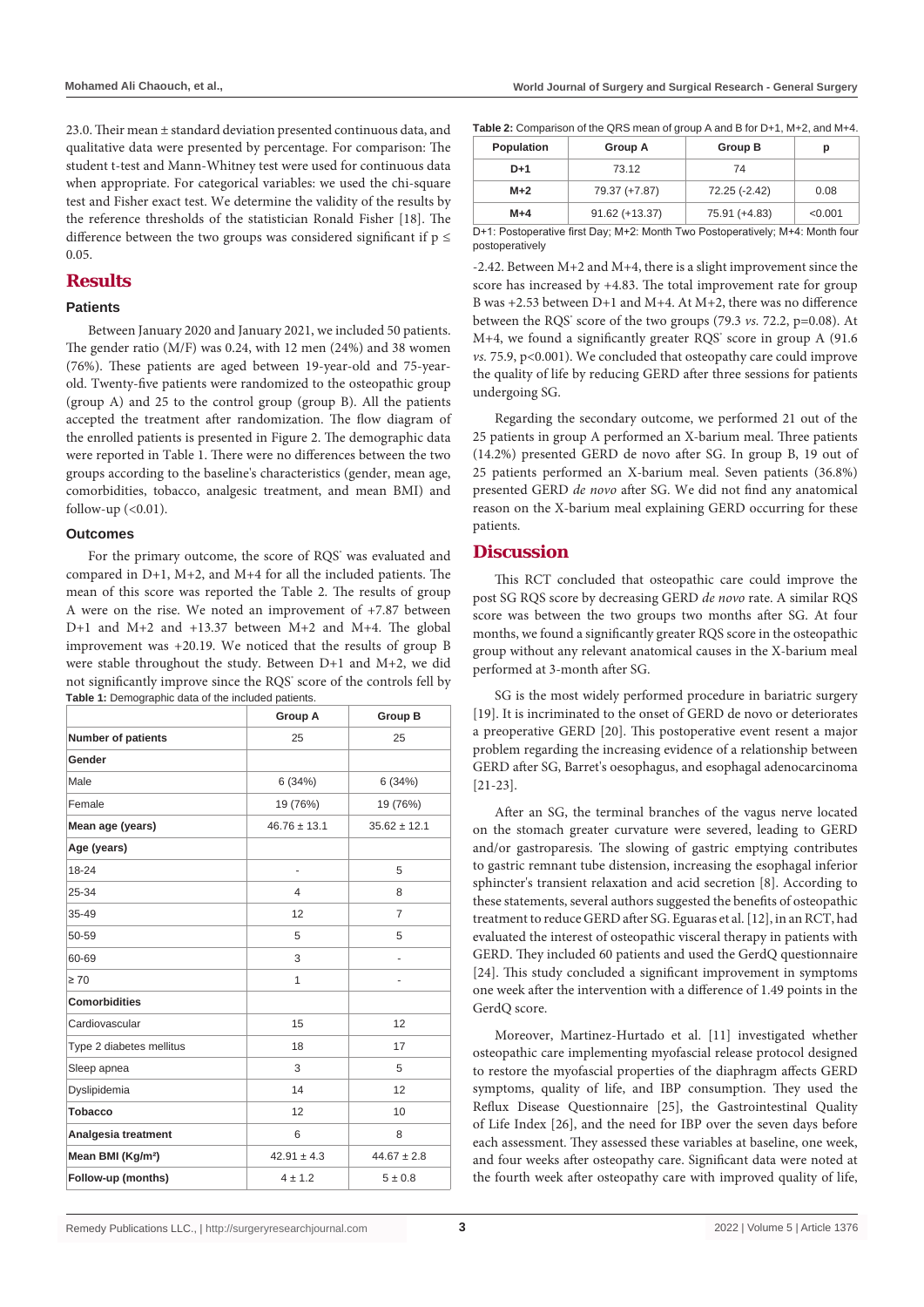

GERD symptoms, and IBP consumption of 97 mg in the myofascial release group. However, these studies did not use any objective means to assess GERD as pH-metry or X-barium meal. For this reason, we have performed an X-barium meal systematically at 3-month postoperatively to assess if there were any anatomical disorders explaining GERD de novo after SG.

Da Silva et al. [13] randomly compared 22 patients in an osteopathic group with 16 patients in the control group regarding esophagal inferior sphincter pressure before and immediately after osteopathic intervention diaphragm muscle. According to this study, the pressure of the esophagal inferior sphincter increased after osteopathic treatment compared with the control group. In addition, the clinical effect size on the majority of the variables reviewed was relevant. These results showed that esophagal inferior sphincter pressure in the osteopathic care group was increased from 9% to 27%. However, the weakness of this clinical trial was the absence of an assessment of GERD symptoms after applying osteopathic care.

To our knowledge, our study is the only RCT assessing the utility of osteopathic therapy after SG. We can recommend osteopathic care to reduce GERD de novo after SG. We noticed an improvement in patients' quality of life by respecting osteopathic concepts. However, several limitations of our clinical trial should be considered. It is important to highlight that we are based on the patient's global care. The osteopath must be adapted to the patient and work to understand his lesion pattern and why he presents the somatic dysfunctions. In addition, it was hard to consider the patient's diet, physical activities,